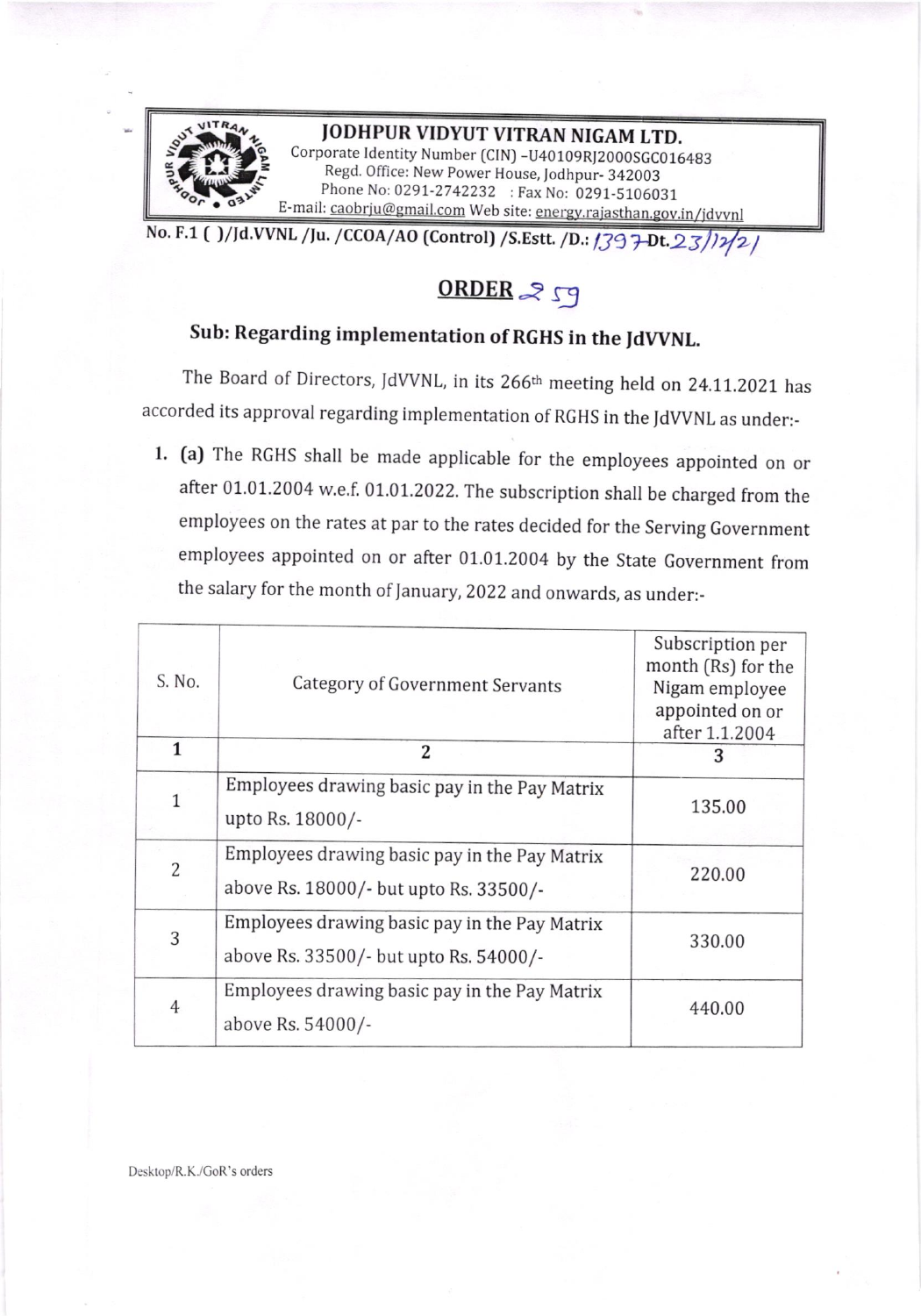Premium @ Rs. 6100/- per employee per annum shall be payable to state - Government for RGHS. Therefore, the difference amount i.e. (Total premium subscription collected from employees) shall be borne by JdWNL.

(b) Presently, the work of Mediclaim policy applicable for the employees appointed on or after 01.0I.2004 is managed/ looked after by CAO (B&R) office. The work of mediclaim policy shall be replaced by the RGHS. Therefore, the CAO (B&R) shall furnish acceptance letter to SI&pF department in reference to letter No. 150 dated 28.04.2021 and arrange to deposit the premium for RGHS for the period 1st January, 2022 to 31st March, 2022 after adjustment of premium paid for Mediclaim policy in such manner that the RGHS may be made effective from 01<sup>st</sup> January, 2022 for all the employees appointed on or after 01.01.2004.

(c) Provisions regarding registration under RGHS/ RGHS card/claim process/ cashless facilities/ list of apporved hospitals and pharma stores will be as per the orders/ circulars issued by the State Government time to time under RGHS.

- 2. The employees and pensioners/family pensioners appointed prior to 01.01.2004, shall continue in the existing scheme with the following modifications:-
	- (a) Approved hospitals/ Public Private Partnership Hospitals/ Referral hospitals for treatment will be at par to the hospitals empanelled under RGHS. Accordingly, after issuance of order, consent shall be taken by RVPN from all hospitals empanelled under RGHS to provide treatment to Nigam's employee and pensioners as per the rates decided under RGHS by the State Government.
	- (b) Hospitals, which are in the list of approved hospitals of Nigam but not empanelled under RGHS, shall be continued upto 31st March 2022 for the employees and pensioners who are already taking regular/ follow-up treatment from such hospltals. However, no medical reimbursement

THE TELEVISION CONTROL IN STR

Desktop/R.K./GoR's orders